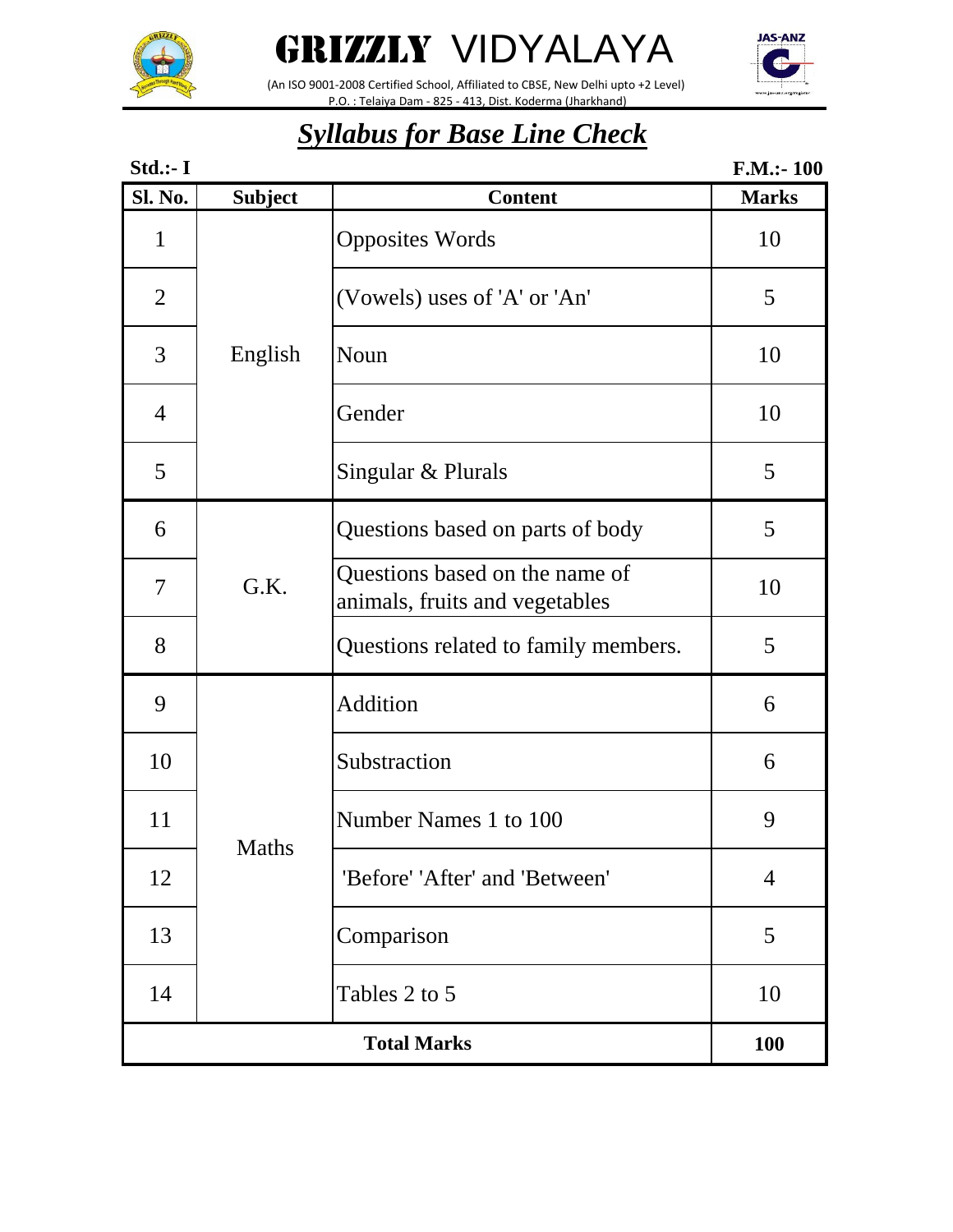



 (An ISO 9001-2008 Certified School, Affiliated to CBSE, New Delhi upto +2 Level) P.O. : Telaiya Dam - 825 - 413, Dist. Koderma (Jharkhand)

| Std.:- II      |                |                                         | $F.M.:-100$  |
|----------------|----------------|-----------------------------------------|--------------|
| <b>Sl. No.</b> | <b>Subject</b> | <b>Content</b>                          | <b>Marks</b> |
| $\mathbf{1}$   |                | Noun                                    | 10           |
| $\mathbf{2}$   |                | Adjectives                              | 10           |
| 3              | English        | Singular & Plural                       | 10           |
| $\overline{4}$ |                | Articles                                | 10           |
| 5              |                | Questions based on 'odd one out'        | 5            |
| 6              | G.K.           | Questions based on 'about India'        | 5            |
| $\overline{7}$ |                | Questions based on 'Games' and 'Sports' | 5            |
| 8              |                | questions based on 'Current Affairs'    | 5            |
| 9              |                | Addition                                | 6            |
| 10             |                | Substraction                            | 6            |
| 11             |                | 'Befores' 'Afters' and 'Betweens'       | 5            |
| 12             | Maths          | Ascending and Descending Order          | 5            |
| 13             |                | <b>Number Names</b>                     | 8            |
| 14             |                | <b>Comparing Numbers</b>                | 5            |
| 15             |                | Tables 2 to 10                          | 5            |
|                |                | <b>Total Marks</b>                      | <b>100</b>   |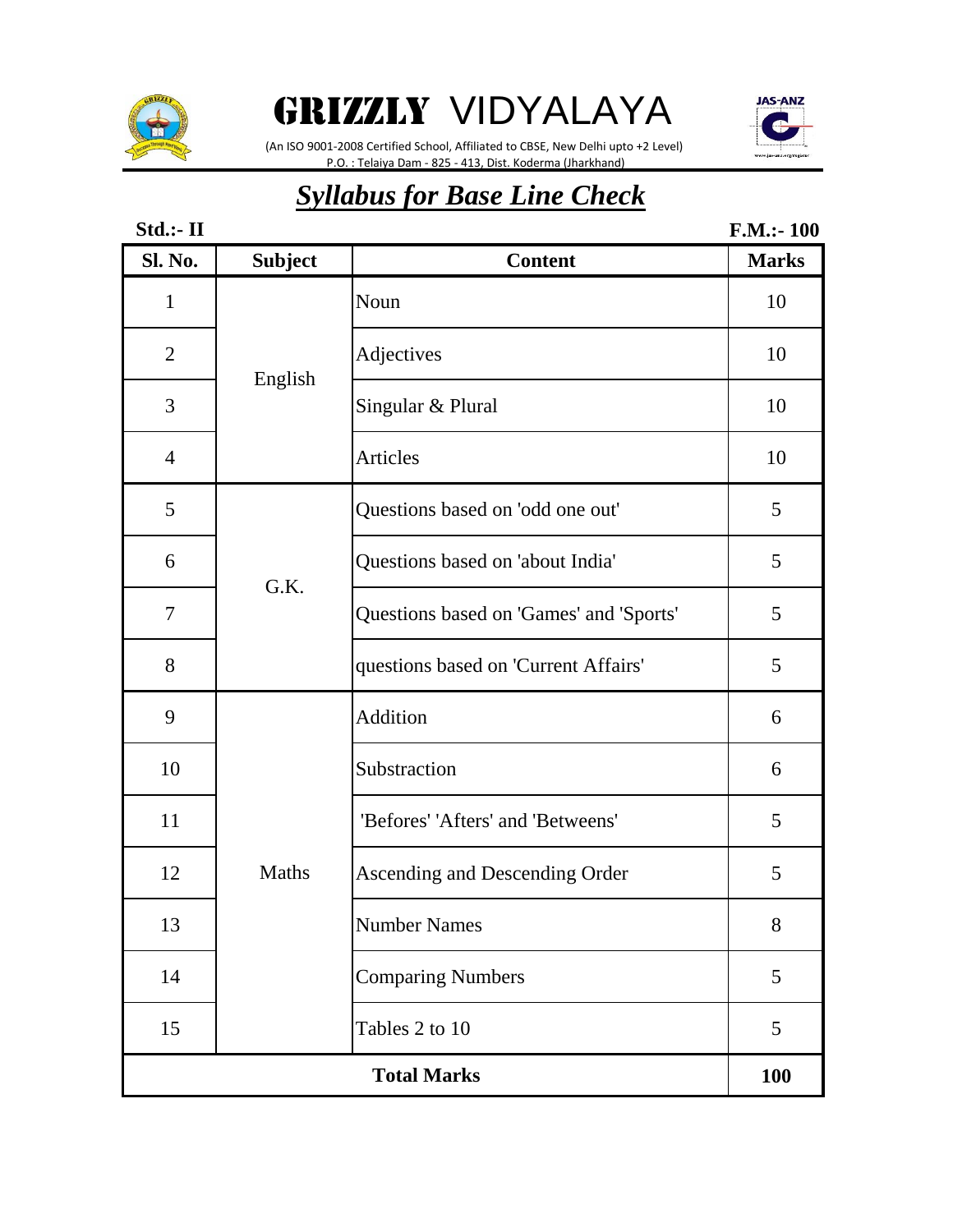



 (An ISO 9001-2008 Certified School, Affiliated to CBSE, New Delhi upto +2 Level) P.O. : Telaiya Dam - 825 - 413, Dist. Koderma (Jharkhand)

| Std.:- III                       |                |                                    | F.M.: 100      |  |
|----------------------------------|----------------|------------------------------------|----------------|--|
| Sl. No.                          | <b>Subject</b> | <b>Content</b>                     | <b>Marks</b>   |  |
| $\mathbf{1}$                     |                | Article                            | 5              |  |
| $\overline{2}$                   |                | <b>Unscramble Words</b>            | 5              |  |
| 3                                |                | Noun                               | 5              |  |
| $\overline{4}$                   | English        | <b>Opposite Words</b>              | 10             |  |
| 5                                |                | <b>Frame Sentences</b>             | 10             |  |
| 6                                |                | <b>Singular Plural</b>             | 5              |  |
| $\tau$                           |                | Questions on 'States and Capitals' | 5              |  |
| 8                                | G.K            | Question based on 'odd one out'    | 5              |  |
| 9                                |                | Questions based on 'about India'   | 5              |  |
| 10                               |                | questions based on Current Affairs | 5              |  |
| 11                               |                | Addition                           | $\overline{4}$ |  |
| 12                               | Maths          | Substraction                       | 6              |  |
| 13                               |                | Number System                      | 25             |  |
| 14                               |                | Time                               | 5              |  |
| <b>Total Marks</b><br><b>100</b> |                |                                    |                |  |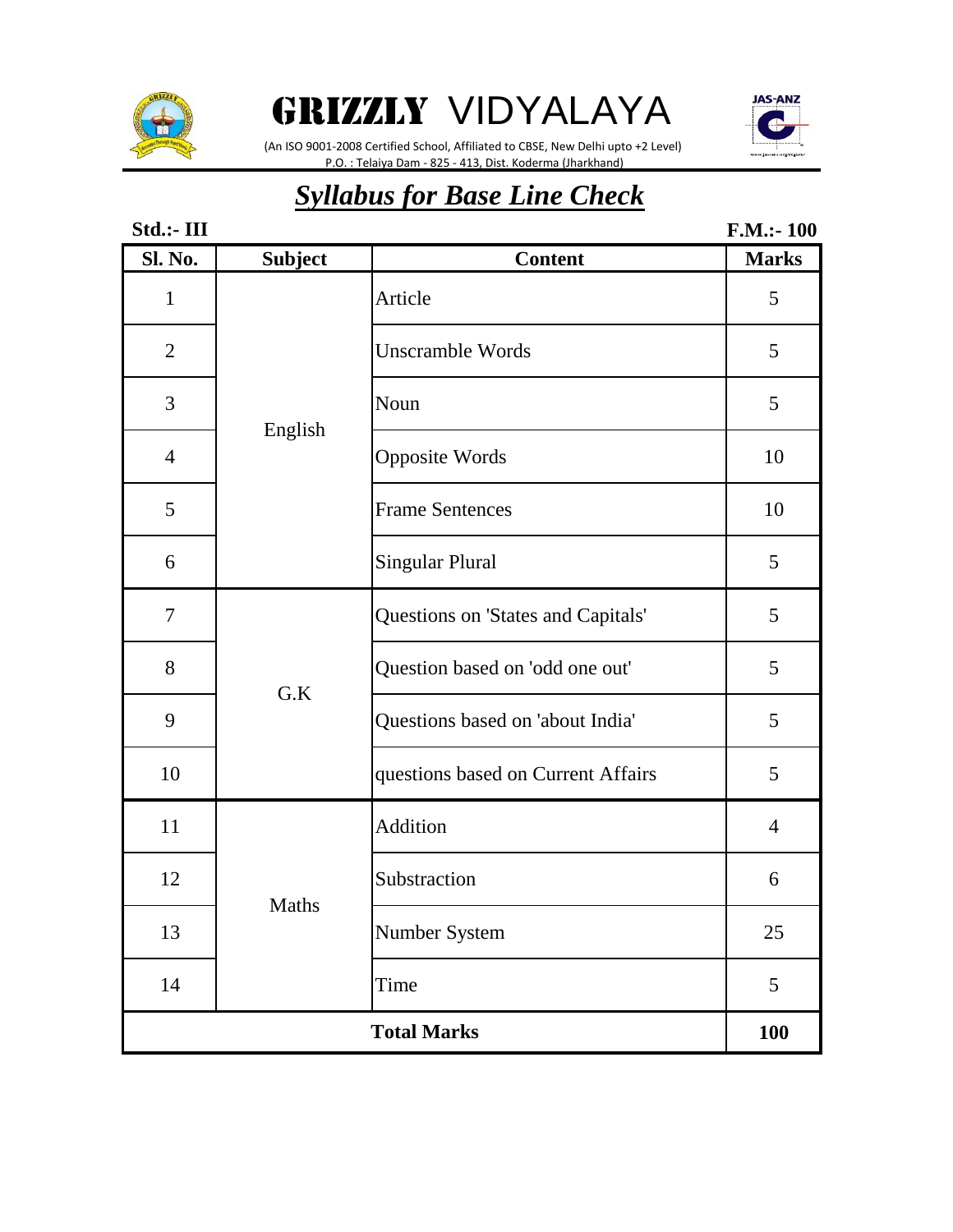



 (An ISO 9001-2008 Certified School, Affiliated to CBSE, New Delhi upto +2 Level) P.O. : Telaiya Dam - 825 - 413, Dist. Koderma (Jharkhand)

### *Syllabus for Base Line Check*

#### **Std.:- IV Sl. No. Subject Content Marks** 1 Pronoun 5 2 Gender 5 3 | English | Noun | 10 4 Composition 10 5 Article 10 6 Questions based on States and their Capital 5 7 | Questions based on Current affairs | 5 8 Questions based on Continents, Oceans, Questions based on Comments, Oceans, 5<br>Mountains & Rivers 9 Questions related to Famous Persons, Famous places and famous monuments and festivals 5 10 Addition 22 11 Roman Numbers 6 12 Division 4 13 Measurements 8 **100** Maths **Total Marks** English G.K **F.M.:- 100**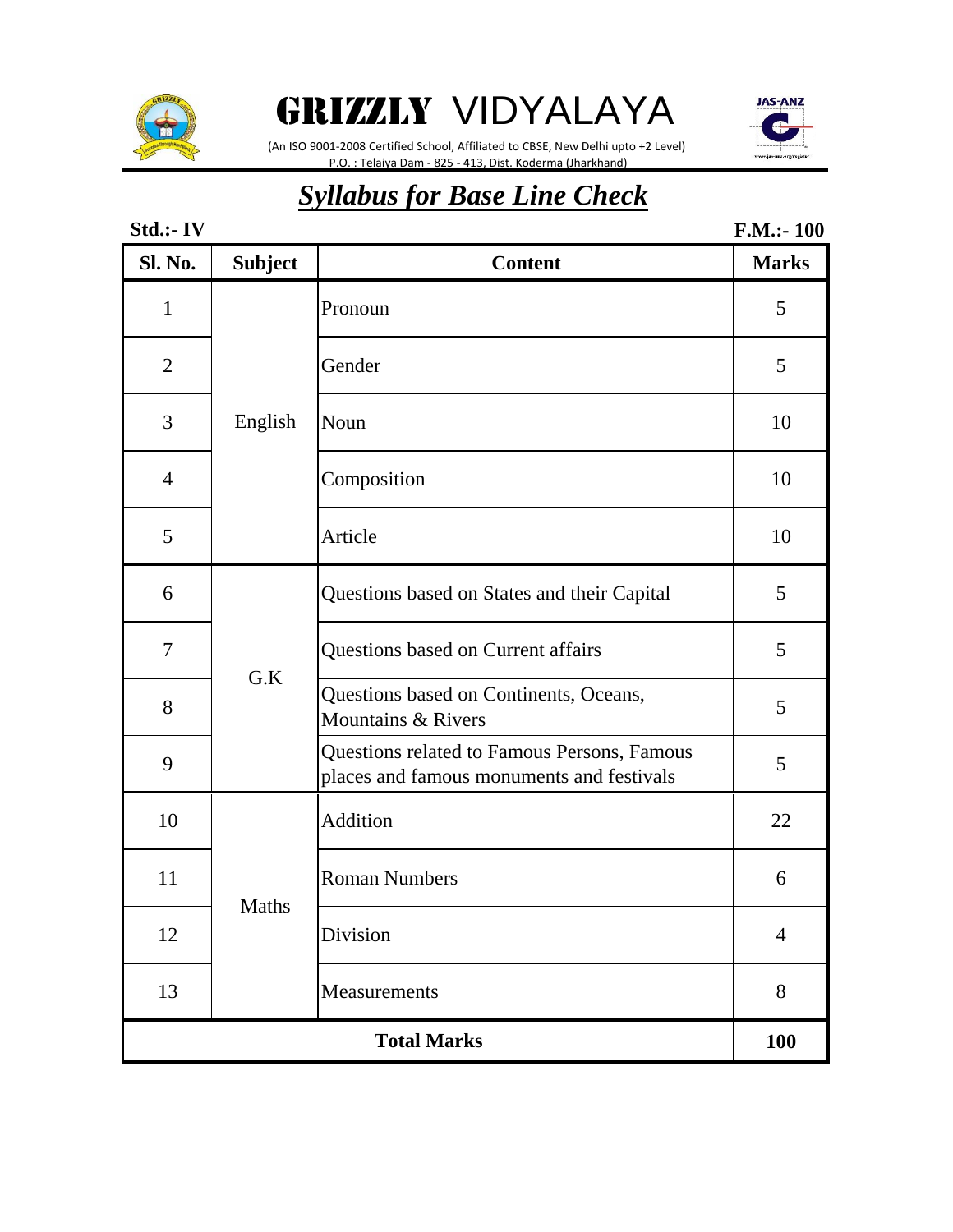

**JAS-ANZ** 

 (An ISO 9001-2008 Certified School, Affiliated to CBSE, New Delhi upto +2 Level) P.O. : Telaiya Dam - 825 - 413, Dist. Koderma (Jharkhand)

| Std.:- V                         |                |                                                                                | F.M.: 100      |  |  |
|----------------------------------|----------------|--------------------------------------------------------------------------------|----------------|--|--|
| Sl. No.                          | <b>Subject</b> | <b>Content</b>                                                                 | <b>Marks</b>   |  |  |
| 1                                |                | <b>Letter Writing</b>                                                          | 10             |  |  |
| $\overline{2}$                   |                | Article                                                                        | 10             |  |  |
| 3                                | English        | Adjectives                                                                     | 10             |  |  |
| $\overline{4}$                   |                | <b>Singular Plural</b>                                                         | 10             |  |  |
| 5                                |                | Questions based on Current Affairs                                             | 5              |  |  |
| 6                                |                | Questions based on Famous Persons,<br>Famous places and famous monuments       | 5              |  |  |
| 7                                | G.K            | Questions based on Continents, Oceans,<br>Mountains, Rivers, Deserts & Islands | 5              |  |  |
| 8                                |                | Questions based on Music, Dance and<br>Festivals                               | 5              |  |  |
| 9                                |                | NumberSystem                                                                   | 5              |  |  |
| 10                               |                | Fractions                                                                      | 17             |  |  |
| 11                               |                | Time                                                                           | $\overline{2}$ |  |  |
| 12                               | Maths          | <b>Basic Geometrical Concept</b>                                               | 3              |  |  |
| 13                               |                | Decimals                                                                       | 6              |  |  |
| 14                               |                | Perimeter and Area                                                             | 5              |  |  |
| 15                               |                | <b>Roman Numbers</b>                                                           | $\overline{2}$ |  |  |
| <b>Total Marks</b><br><b>100</b> |                |                                                                                |                |  |  |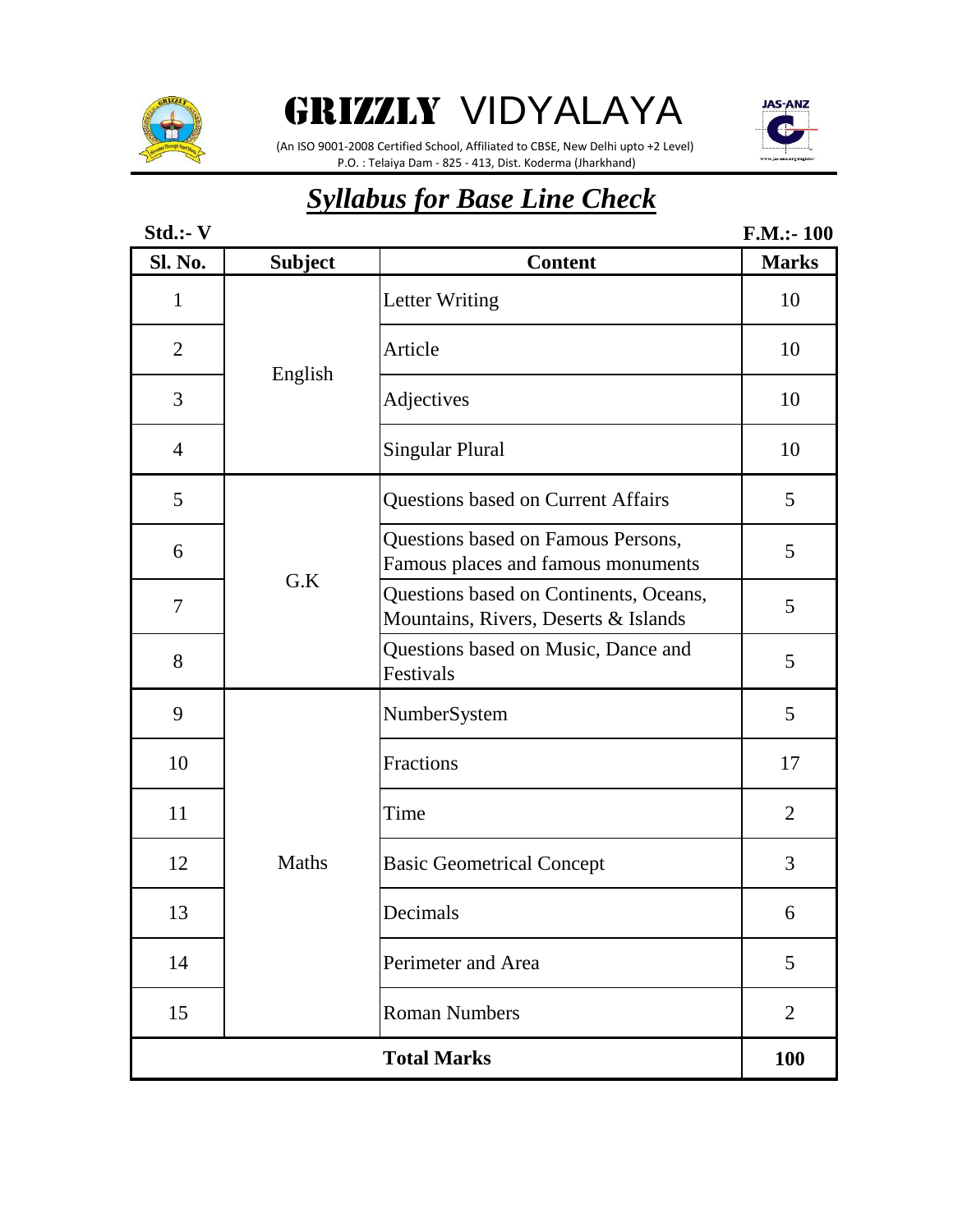

 (An ISO 9001-2008 Certified School, Affiliated to CBSE, New Delhi upto +2 Level) P.O. : Telaiya Dam - 825 - 413, Dist. Koderma (Jharkhand)



| Std.:- VI      |                |                                                                                                                                            | F.M.: 100      |
|----------------|----------------|--------------------------------------------------------------------------------------------------------------------------------------------|----------------|
| Sl. No.        | <b>Subject</b> | <b>Content</b>                                                                                                                             | <b>Marks</b>   |
| $\mathbf{1}$   |                | <b>Bio Sketch</b>                                                                                                                          | 5              |
| $\mathbf{2}$   |                | Speech                                                                                                                                     | 5              |
| 3              | English        | Gender                                                                                                                                     | 5              |
| $\overline{4}$ |                | Parts of Speech                                                                                                                            | 5              |
| 5              |                | <b>Basic Geometrical Concept</b>                                                                                                           | $\overline{2}$ |
| 6              |                | Percentage                                                                                                                                 | $\mathbf{1}$   |
| 7              |                | <b>Roman Numbers</b>                                                                                                                       | $\mathbf{1}$   |
| 8              |                | Factors & Multiples                                                                                                                        | $\overline{2}$ |
| 9              | <b>Maths</b>   | Fractions                                                                                                                                  | $\overline{2}$ |
| 10             |                | Simplification                                                                                                                             | 3              |
| 11             |                | Decimals                                                                                                                                   | 3              |
| 12             |                | Area & Perimeter                                                                                                                           | $\overline{2}$ |
| 13             |                | Measurement                                                                                                                                | $\overline{4}$ |
| 14             |                | The world we live in<br>The Earth's surface<br>$\mathbf{i}$<br>$\mathbf{ii}$ )<br>Movements of the Earth<br>iii) Hot Desert & Frigid Zones | $\Omega$<br>8  |
| 15             | S.St           | <b>Back to the Past</b><br>Beginning of the British Rule in India<br>i)<br>ii) Indian freedom struggle                                     | 6              |
| 16             |                | India today<br>Indian Society & Culture<br>$\mathbf{i}$<br>ii) Democracy in India                                                          | 6              |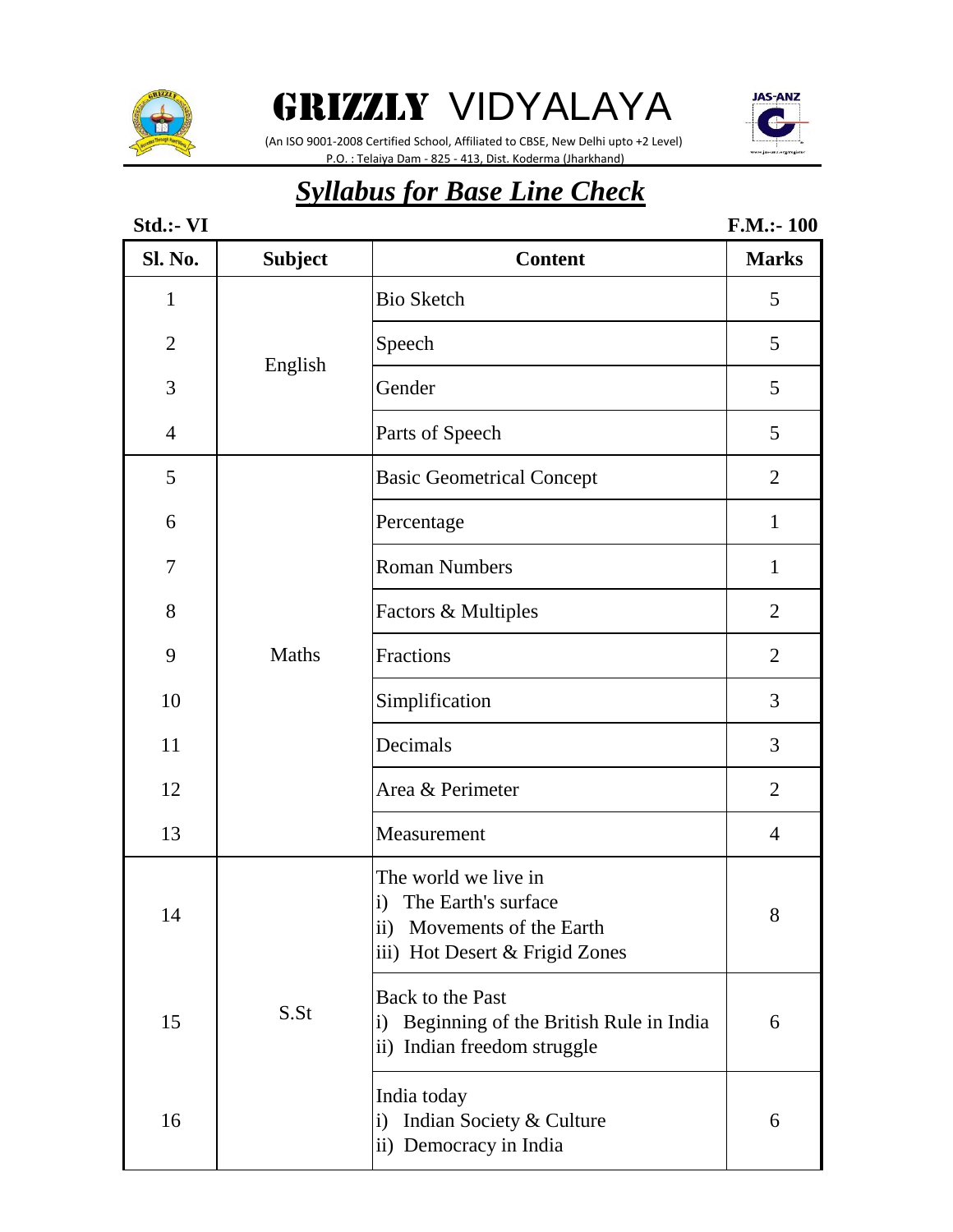| 17 |         | Bones and muscles                                                                                                                                                                     | 3              |
|----|---------|---------------------------------------------------------------------------------------------------------------------------------------------------------------------------------------|----------------|
| 18 |         | Food habits of organisms                                                                                                                                                              | 3              |
| 19 | Science | Matter                                                                                                                                                                                | 3              |
| 20 |         | Synthetic material                                                                                                                                                                    | $\overline{4}$ |
| 21 |         | Simple mechines                                                                                                                                                                       | $\overline{4}$ |
| 22 |         | First aid                                                                                                                                                                             | 3              |
| 24 |         | <u>निबंध लेखन</u><br>1. महान व्यक्तित्व – महात्मा गांधी, गौतम बुद्ध<br>2. सामाजिक निबंध – पेडो की उपयोगिता<br>3. वैज्ञानिक निबंध – विज्ञान वरदान<br>4. शैक्षिक निबंध – समय का सदुपयोग | 5              |
| 25 | Hindi   | <u>पत्र लेखन</u><br>औपचारिक पत्र - दो दिन के अवकाश हेतु<br>1.<br>प्रधानाचार्य को पत्र<br>2. अनौपचारिक पत्र – पिता जी से रुपए मांगने के<br>लिए पत्र                                    | 5              |
| 26 |         | व्याकरण–खण्ड<br>1. शब्द ज्ञान – पर्यायवाची शब्द, विलोम शब्द, अन`क<br>शब्दों के लिए एक शब्द समोच्चारित शब्द, मुहावरे<br>2. शब्द निर्माण – उपसर्ग/प्रत्यय                               | 10             |
|    |         | <b>Total Marks</b>                                                                                                                                                                    | 100            |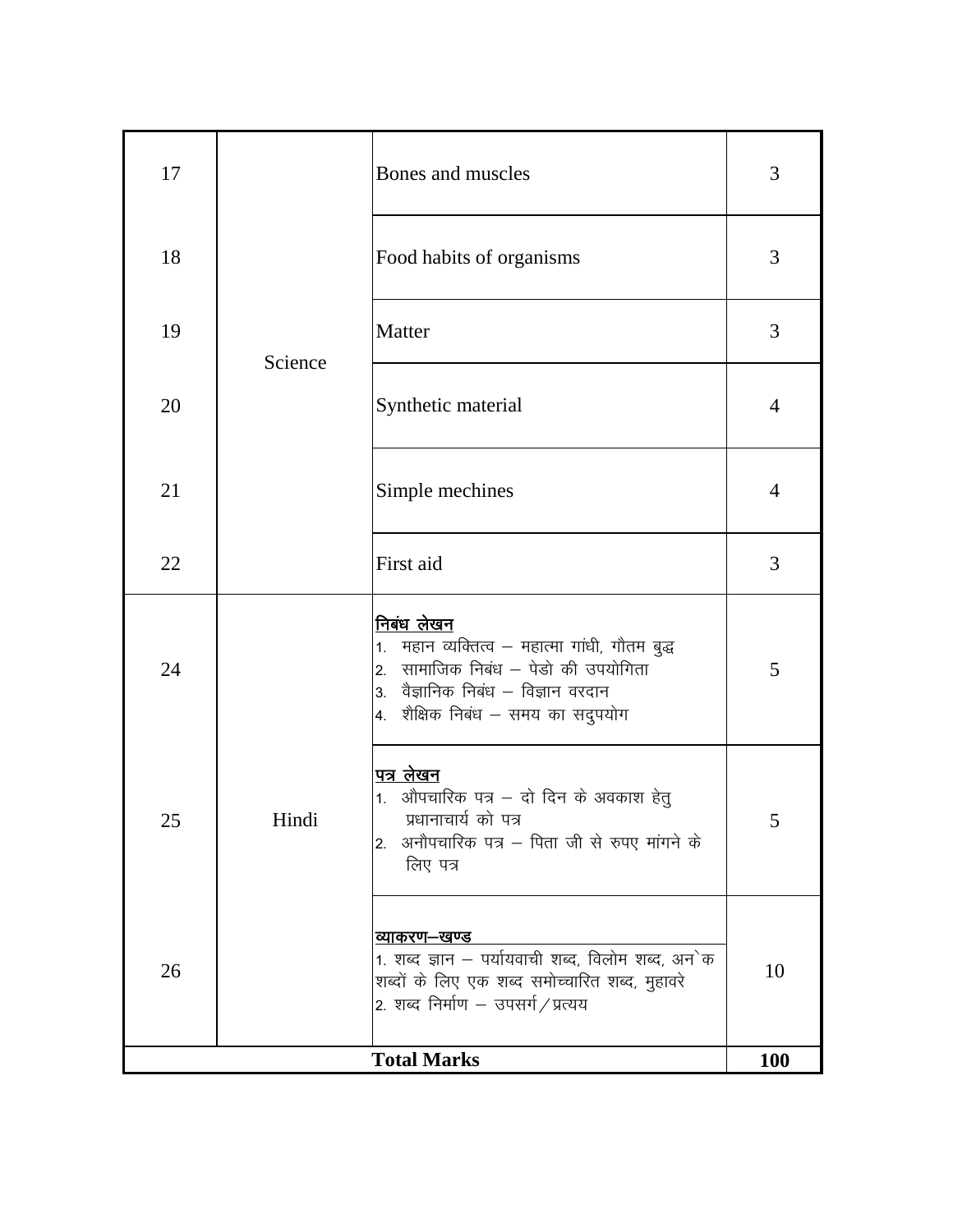

 (An ISO 9001-2008 Certified School, Affiliated to CBSE, New Delhi upto +2 Level) P.O. : Telaiya Dam - 825 - 413, Dist. Koderma (Jharkhand)



#### *Syllabus for Base Line Check*

#### **Std.:- VII F.M.:- 100**

| Sl. No.        | <b>Subject</b> | <b>Content</b>                                                                                                                                                                                           | <b>Marks</b>   |
|----------------|----------------|----------------------------------------------------------------------------------------------------------------------------------------------------------------------------------------------------------|----------------|
| $\mathbf{1}$   |                | <b>Bio Sketch</b>                                                                                                                                                                                        | 5              |
| $\overline{2}$ |                | Speech                                                                                                                                                                                                   | 5              |
| 3              | English        | Adjective                                                                                                                                                                                                | 5              |
| $\overline{4}$ |                | Parts of Speech                                                                                                                                                                                          | 5              |
| 5              |                | निबंध लेखन<br>महान व्यक्तित्व – ए0 पी0 जे0 अब्दुल कलाम<br>1.<br>सामाजिक निबंध – भारतीय किसान<br>2.<br>वैज्ञानिक निबंध–विज्ञान – वरदान या अभिशाप<br>3.<br>शैक्षिक निबंध – समाचार पत्रों का उपयोगिता<br>4. | 5              |
| 6              | Hindi          | <u>पत्र लेखन</u><br>1. औपचारिक पत्र – अपने विद्यालय के<br>प्रधानाचार्य को फीस माफी के लिए प्रार्थना पत्र<br>लिखिए।<br>अनौपचारिक पत्र – मित्र को परीक्षा में सफलता<br>2.<br>पर बधाई देते हुए पत्र लिखिए।  | 5              |
| $\overline{7}$ |                | <u>व्याकरण–खण्ड</u><br>1.   शब्द ज्ञान – पर्यायवाची शब्द,<br>विलोम शब्द, अनेक शब्दों के लिए एक शब्द<br>समोच्चारित शब्द, मुहावरे<br>2. शब्द निर्माण – उपसर्ग / प्रत्यय                                    | 10             |
| 8              |                | Geometry (Line segment, Ray $\&$ Line, Angles $\&$ Their<br>Measurement)                                                                                                                                 | 4              |
| 9              |                | <b>Algebric Expressions</b>                                                                                                                                                                              | $\overline{2}$ |
| 10             | Maths          | Decimals                                                                                                                                                                                                 | $\overline{4}$ |
| 11             |                | Integers                                                                                                                                                                                                 | $\overline{4}$ |
| 12             |                | Linear Equations in one variable                                                                                                                                                                         | 6              |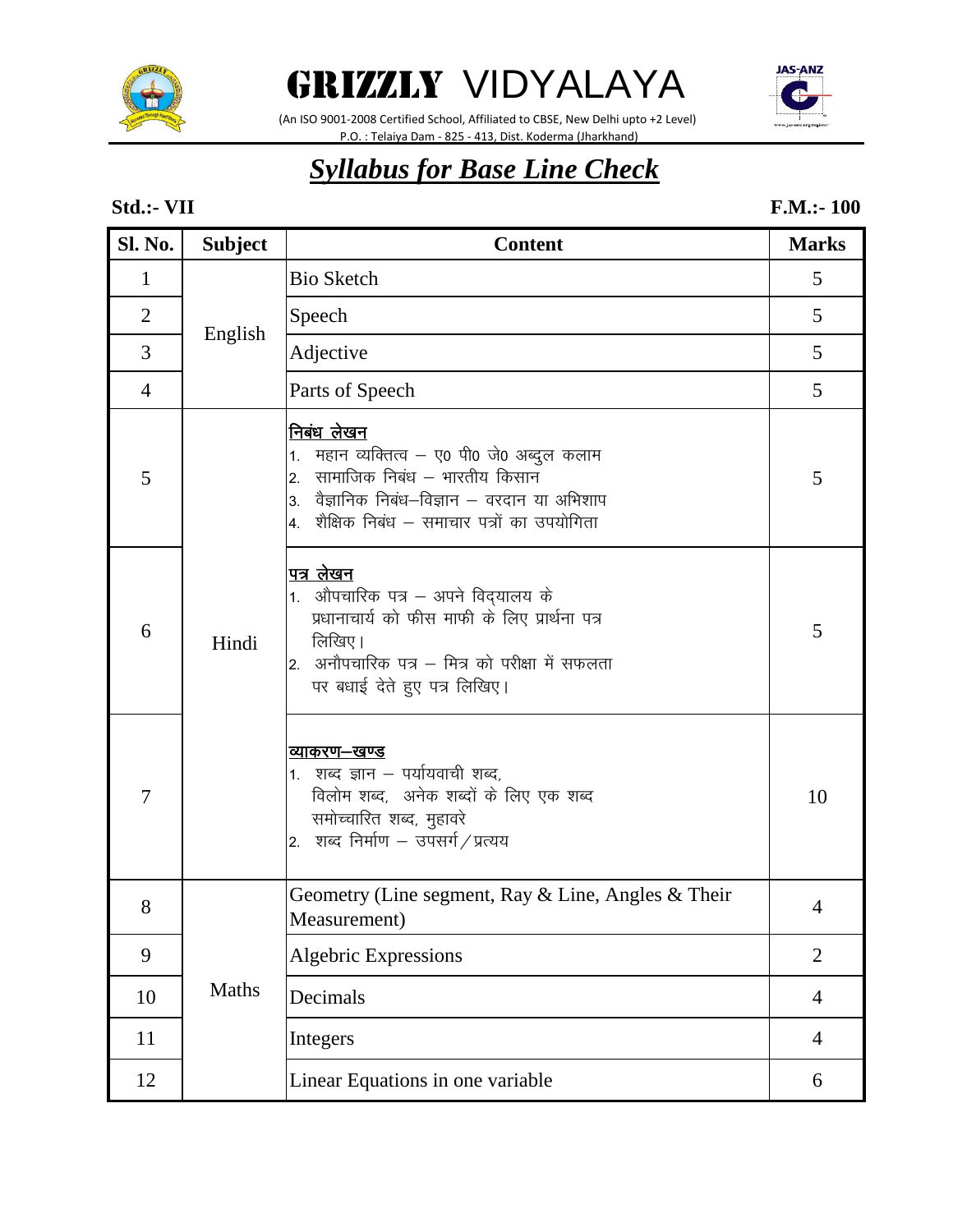| 13                 |                        | Electricity & Cercuit                                                                                                                                      | 3              |  |
|--------------------|------------------------|------------------------------------------------------------------------------------------------------------------------------------------------------------|----------------|--|
| 14                 |                        | Fun with magnets                                                                                                                                           | 3              |  |
| 15                 | Science<br>(Physics,   | Light shadows and reflection                                                                                                                               | 3              |  |
| 16                 | Chemistry,<br>Biology) | Water and its importance                                                                                                                                   | $\overline{4}$ |  |
| 17                 |                        | Changes around us                                                                                                                                          | 3              |  |
| 18                 |                        | <b>Components of Food</b>                                                                                                                                  | $\overline{4}$ |  |
| 25                 |                        | History :- i) Early Humans- Hunters $\&$ Gathers<br>ii) The vedic period<br>iii) The first Empire<br>iv) India between the 4th $&$ 7th centuries           | 8              |  |
| 26                 | S.St                   | Geography :- i) The Earth in the solar system<br>ii) Our country-India<br>iii) The physical Divisions of India<br>iv) India Natural vegetation & wild life | 6              |  |
| 27                 |                        | Civics :- i) Panchayati Raj-Local Government of Rural<br>Areas<br>ii) Local Government of Urban Areas<br>iii) District Administration                      | 6              |  |
| <b>Total Marks</b> |                        |                                                                                                                                                            |                |  |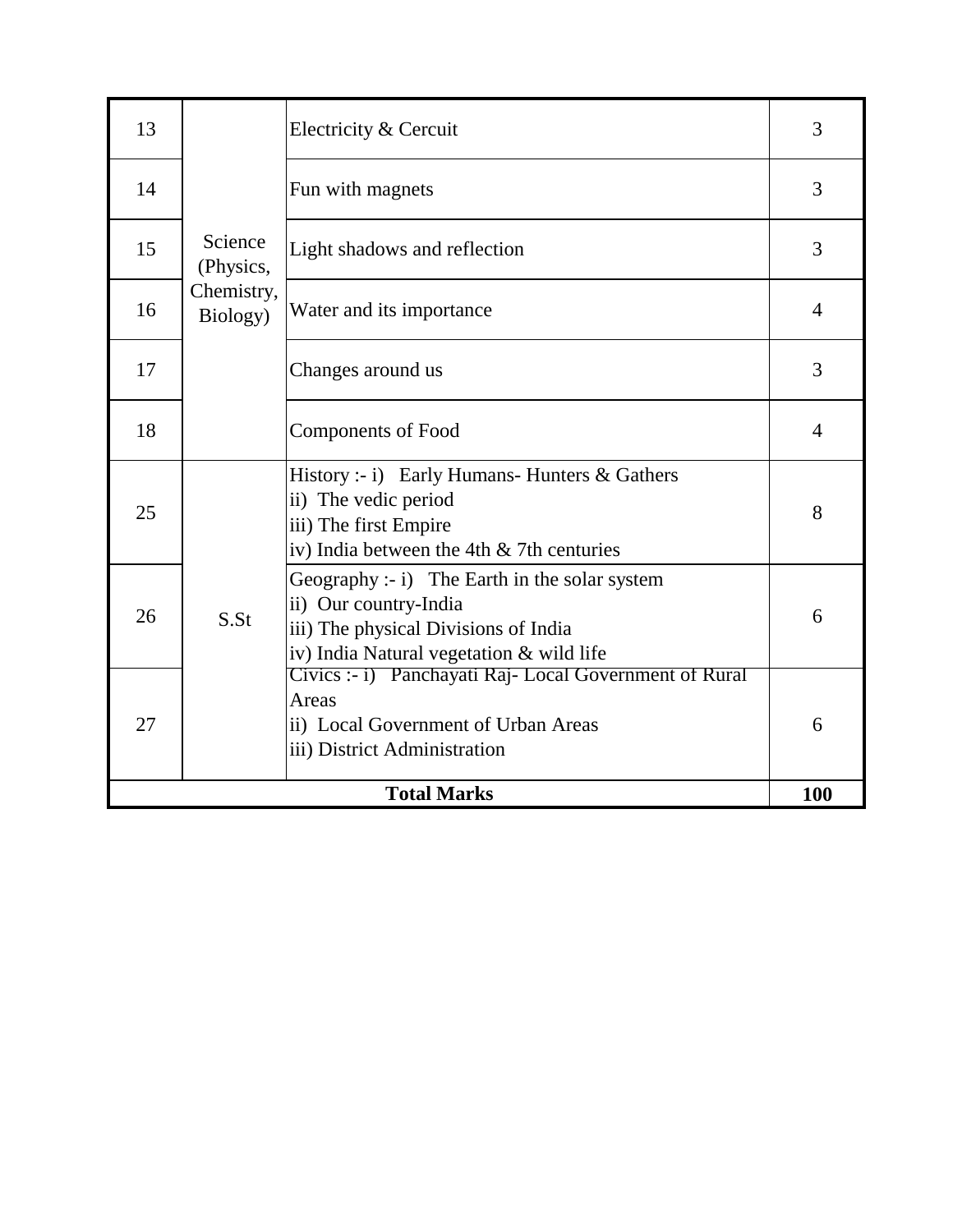

GRIZZLY VIDYALAYA (An ISO 9001-2008 Certified School, Affiliated to CBSE, New Delhi upto +2 Level)

P.O. : Telaiya Dam - 825 - 413, Dist. Koderma (Jharkhand)

**JAS-ANZ** 

## *Syllabus for Base Line Check*

#### **Sl. No. Subject Content Marks** 1 Letter 5 2 Speech 5 3 Parts of Speech 5 4 Rearrange 5 5 निबंध लेखन $\,$ 1. महान व्यक्तित्व – पंडित जवाहर लाल नेहरु 2. सामाजिक निबंध – आपका प्रिय त्योहार  $\vert$ 3. वैज्ञानिक निबंध – पर्यावारण प्रदूषण 4. शैक्षिक निबंध – मेरे जीवन का लक्ष्य 5 6 पत्र लेखन $\,$ 1. औपचारिक पत्र – पुस्तक मंगाने हेतु प्रकाशक को पत्र लिखिए।  $\vert$ 2. अनौपचारिक पत्र – मित्र को जन्मदिन के उपलक्ष्य में बधाई पत्र लिखें । 5 7 <u>व्याकरण–खण्ड</u>  $\vert$ 1. शब्द–निमार्ण – उपसर्ग $\hspace{.1cm}/$ प्रत्यय |2. शब्द ज्ञान – पर्यायवाची शब्द, समोच्चारित शब्द, मुहावरे 3. वाक्य रचना की त्रुटियॉ 4. संधि विच्छेद 5. समास 10 8 Exponents 2 9 | Linear Equations in one variable | 2 10 Mensuration 6 11 | Algebric Expressions | 3 12 Percentage 3 13 Decimals 24 **Std.:- VIII** Hindi Maths English **F.M.:- 100**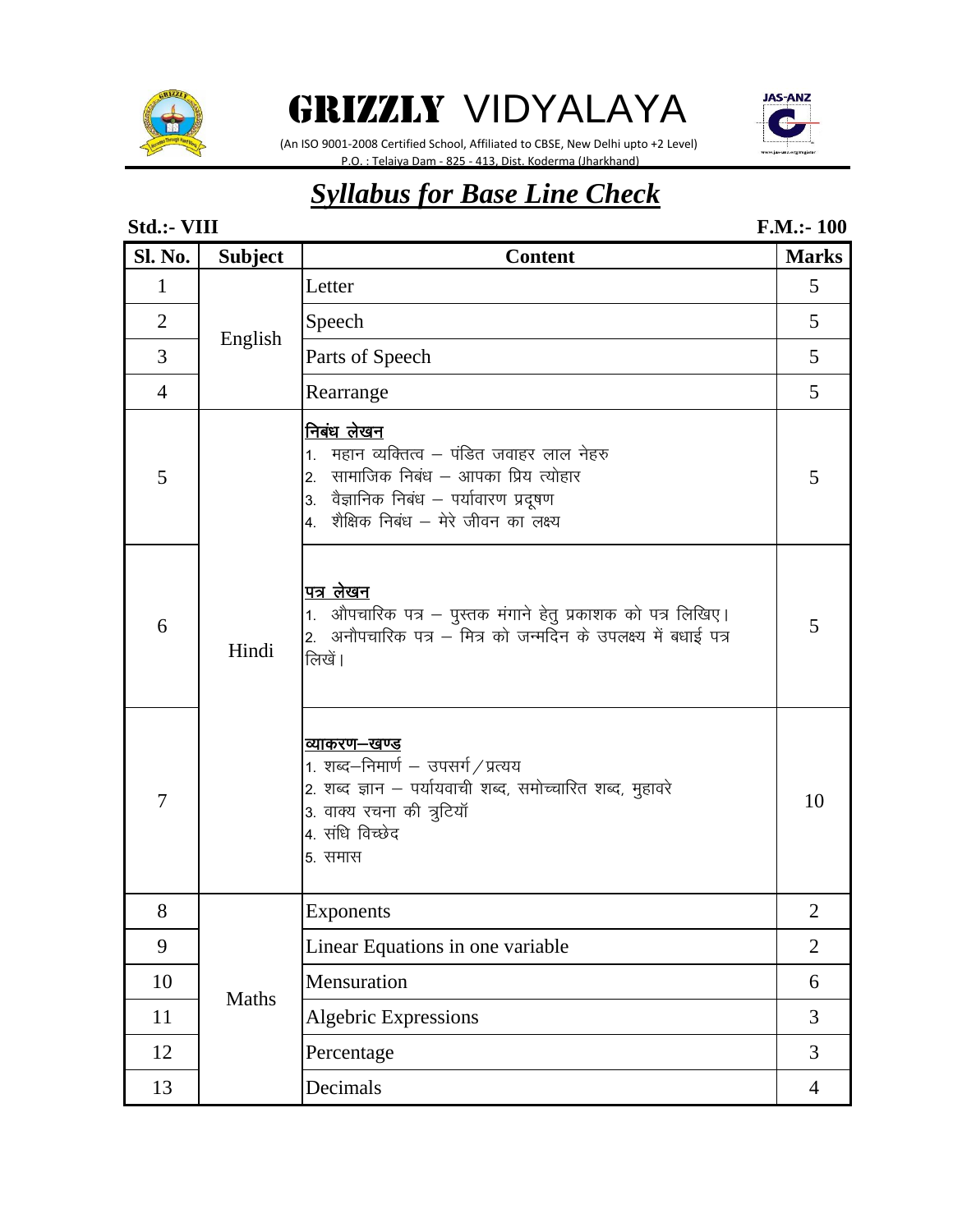| Acid, base and salt<br>15<br>$\overline{4}$<br>Science<br>Light<br>16<br>4<br>(Physics,<br>Chemistry,<br>Electric current and its effect<br>3<br>17<br>Biology)<br>18<br>3<br>Reproduction in plant<br>19<br>3<br>Climate & Adaptation<br>History<br>The sultans of delhi<br>$\mathbf{i}$<br>24<br>8<br>ii) The mughal empire<br>iii) Architecture in the medieval period<br>Geography<br>Interior of the Earth<br>$\mathbf{i}$<br>25<br>S.S <sub>t</sub><br>ii) Natural vegetation & wild life<br>6<br>iii) Human Environment settlement, Transport &<br>Communication<br>Civics<br>The state Government<br>i)<br>26<br>6<br>Advertising<br>$\rm ii)$<br>iii) Markets around us | 14 | Soil | 3 |
|----------------------------------------------------------------------------------------------------------------------------------------------------------------------------------------------------------------------------------------------------------------------------------------------------------------------------------------------------------------------------------------------------------------------------------------------------------------------------------------------------------------------------------------------------------------------------------------------------------------------------------------------------------------------------------|----|------|---|
|                                                                                                                                                                                                                                                                                                                                                                                                                                                                                                                                                                                                                                                                                  |    |      |   |
|                                                                                                                                                                                                                                                                                                                                                                                                                                                                                                                                                                                                                                                                                  |    |      |   |
|                                                                                                                                                                                                                                                                                                                                                                                                                                                                                                                                                                                                                                                                                  |    |      |   |
|                                                                                                                                                                                                                                                                                                                                                                                                                                                                                                                                                                                                                                                                                  |    |      |   |
|                                                                                                                                                                                                                                                                                                                                                                                                                                                                                                                                                                                                                                                                                  |    |      |   |
|                                                                                                                                                                                                                                                                                                                                                                                                                                                                                                                                                                                                                                                                                  |    |      |   |
|                                                                                                                                                                                                                                                                                                                                                                                                                                                                                                                                                                                                                                                                                  |    |      |   |
| <b>Total Marks</b><br>100                                                                                                                                                                                                                                                                                                                                                                                                                                                                                                                                                                                                                                                        |    |      |   |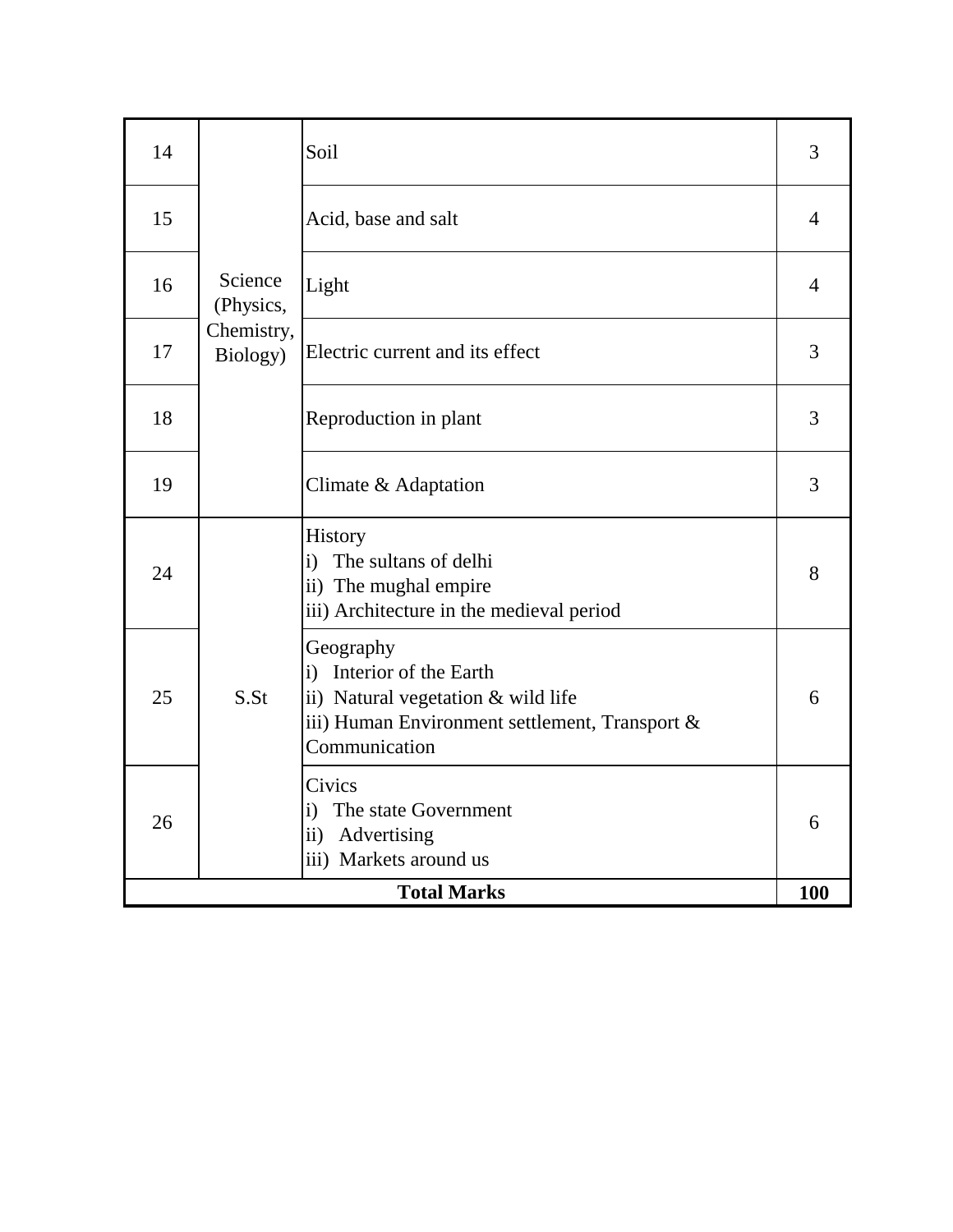



 (An ISO 9001-2008 Certified School, Affiliated to CBSE, New Delhi upto +2 Level) P.O. : Telaiya Dam - 825 - 413, Dist. Koderma (Jharkhand)



| Std.:- IX      |                |                                                                                                                                                                                                             | F.M.: 100      |
|----------------|----------------|-------------------------------------------------------------------------------------------------------------------------------------------------------------------------------------------------------------|----------------|
| <b>Sl. No.</b> | <b>Subject</b> | <b>Content</b>                                                                                                                                                                                              | <b>Marks</b>   |
| 1              |                | Letter                                                                                                                                                                                                      | 5              |
| $\overline{2}$ |                | Speech                                                                                                                                                                                                      | 5              |
| 3              | English        | Parts of Speech                                                                                                                                                                                             | 5              |
| $\overline{4}$ |                | E-mail                                                                                                                                                                                                      | 5              |
| 5              |                | निबंध लेखन<br>1.  महान व्यक्तित्व – हमारे प्रिय नेता<br>सामाजिक निबंध – दहेज प्रथा<br>$\overline{2}$ .<br>वैज्ञानिक निबंध—विज्ञान — कम्प्युटर : आज की जरुरत<br>3.<br>4.  शैक्षिक निबंध – पुस्तकालय का महत्व | 5              |
| 6              | Hindi          | पत्र लेखन<br>1. औपचारिक पत्र – नलों में पानी न आने के संबंध में संपादक को पत्र लिखें।<br>अनौपचारिक पत्र – नामकरण संस्कार के लिए<br>एक निमंत्रण पत्र लिखें।                                                  | 5              |
| $\overline{7}$ |                | <u>व्याकरण–खण्ड</u><br>1. शब्द–निमार्ण – उपसर्ग / प्रत्यय<br>2. शब्द ज्ञान – मुहावरे, अनेक शब्द के लिए एक<br>शब्द, पर्यायवाची शब्द।<br>3. संधि विच्छेद<br>4. समास<br>5. वाक्य—शुद्धि                        | 10             |
| 8              |                | <b>Rational Numbers</b>                                                                                                                                                                                     | 4              |
| 9              |                | Exponents                                                                                                                                                                                                   | $\overline{4}$ |
| 10             | Maths          | <b>Algebric Expressions</b>                                                                                                                                                                                 | 4              |
| 11             |                | Mensuration                                                                                                                                                                                                 | 4              |
| 12             |                | Direct & Inverse Proportions                                                                                                                                                                                | $\overline{4}$ |
| 13             | S.St           | History :- i) The rise $& Growth$ of the company power<br>ii) The revolt of 1857<br>iii) The rise of Nationalism in India (19th century 1921)<br>iv) The National Movement (1923-1947)                      | 8              |
| 14             |                | Geography :- i) Natural vegetation and wild life<br>ii) Agriculture<br>iii) Major Industries                                                                                                                | 6              |
| 15             |                | Civics :- i) Our parliament- Union legislature<br>ii) The Union Executive<br>iii) The Judiciary                                                                                                             | 6              |